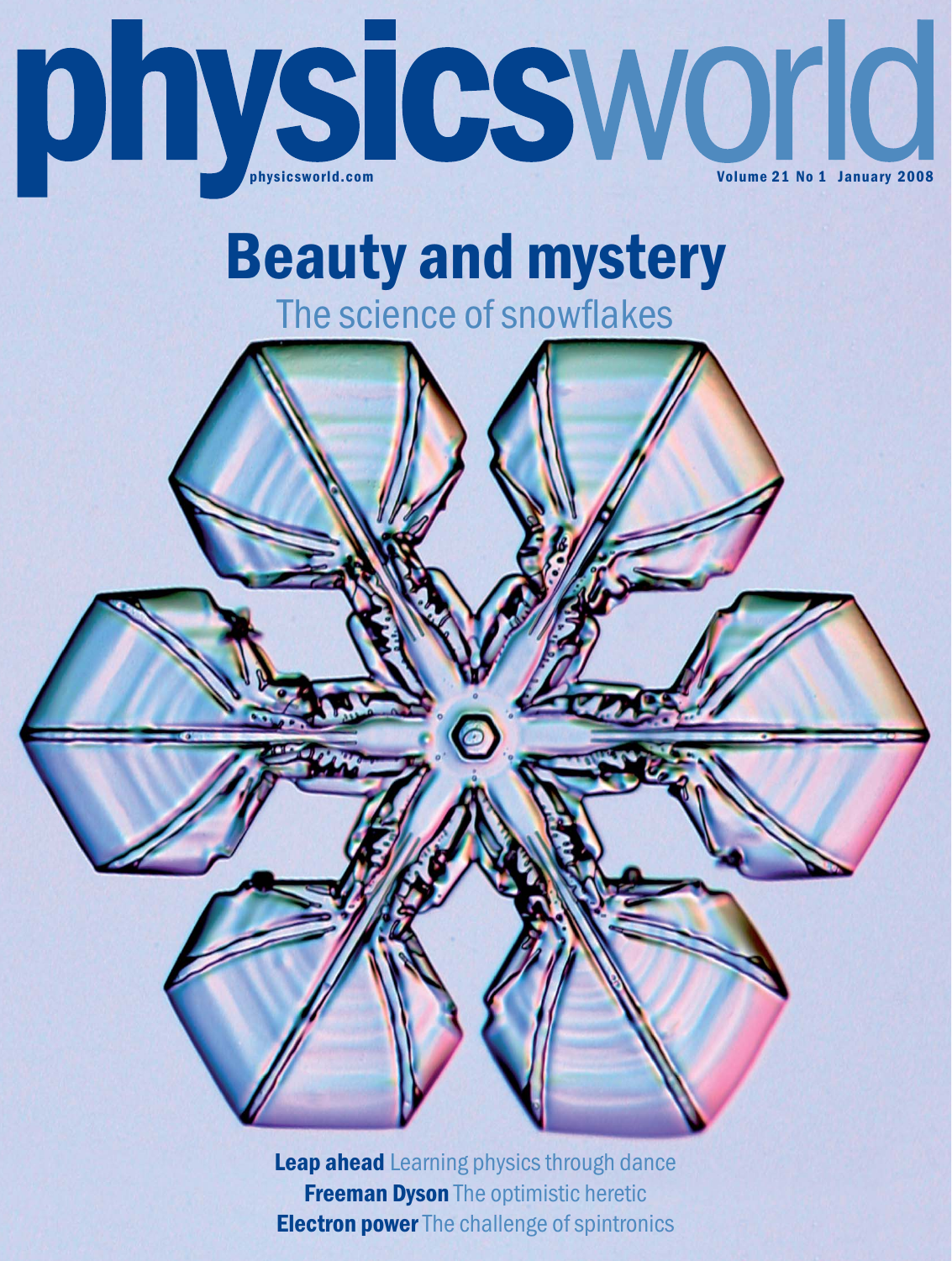

# The enigmatic snowflake

The beautiful symmetry of snowflakes masks the complex physics that governs how ice crystals grow and develop under different environmental conditions, explains **Kenneth Libbrecht** 

Sometimes the simple things in nature can be the most puzzling. Take the humble snowflake, that familiar winter icon immediately recognizable by its beautiful structure and distinctive symmetry. One might think that the process whereby water vapour condenses into crystalline ice would be well understood. A closer look, however, reveals that even some very basic questions about how snow crystals form remain unanswered.

In fact, our understanding of crystal growth in general is remarkably primitive compared with our knowledge of crystal structure. Using X-ray scattering at advanced synchrotron light sources, researchers can routinely determine the exact placement of every constituent atom in crystals made from exceedingly complex biological molecules. Yet because we cannot predict exactly how these crystals will grow under different conditions, producing large samples for analysis remains something of a black art.

The underlying difficulty is that crystal growth is a complex problem of molecular dynamics. The macroscopic development and morphology of a crystal – i.e. whether it forms facets or not, how fast it grows under different conditions and whether it develops into a

single large crystal or many smaller ones – is governed by the precise way that the constituent atoms jostle into place as they solidify. While the static problem of crystal structure is relatively easy, the dynamical problem of crystal growth is sufficiently difficult that we cannot yet predict the growth behaviour of even relatively simple crystals – including ice.

To reveal the extent of our ignorance, you need little more than a magnifying glass and a gentle snowfall. The variety of snow crystals that you will see is extraordinary (figure 1). For instance, you might first encounter the complex, branched morphologies of stellar snow crystals, which are essentially elaborate thin plates about 50 times thinner than they are wide. In a different snowfall, you might find mostly slender hexagonal columns and needles that are perhaps 20 times longer than they are wide. How can such different forms arise from the same material?

Each column, needle and stellar plate falling from the clouds started out as a simple hexagonal prism – the most basic form of snow crystal – that is defined by two "basal" facets and six "prism" facets. This hexagonal shape, which gives snow crystals their six-fold sym-

### Kenneth Libbrecht

is a physicist at the California Institute of Technology, US, e-mail kgl@caltech. edu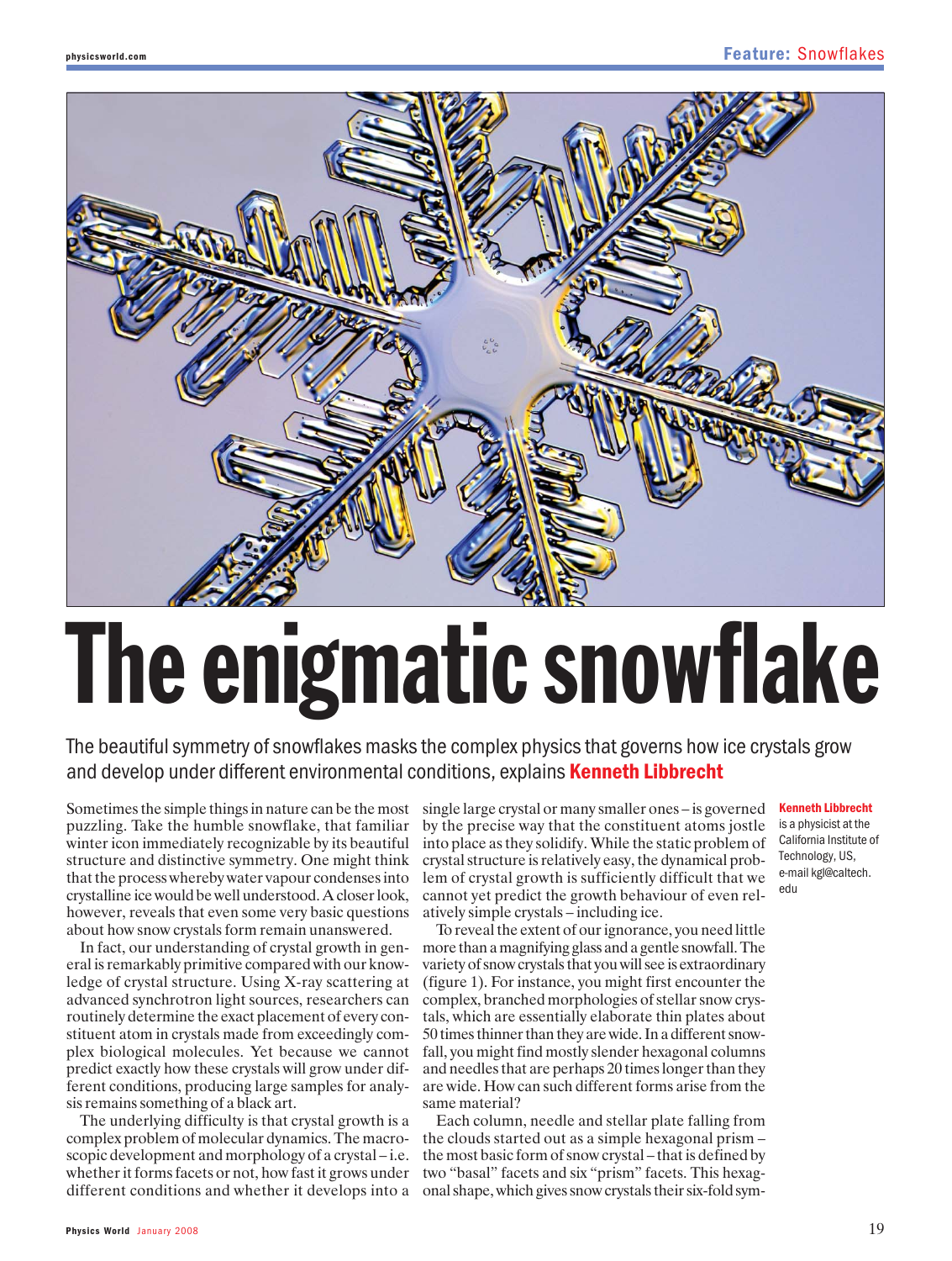# 1 Crystal variety



Natural snow crystals appear in a wide variety of morphologies or shapes. Stellar snowflakes (top row, left to right) include simple hexagonal plate crystals with surface markings; "sectored plate" crystals in which the plate-like branches are decorated with distinctive ridges; stellar dendrite crystals with moderate side branching; and "fern-like" stellar dendrites with numerous side branches. Columnar snowflakes (bottom row, from left to right) include simple hollow-column crystals; needle clusters; and "capped column" crystals in which thin stellar plates (seen edge on in far-right image) grow on the ends of stout columns or needle clusters.

metry, derives from the underlying molecular structure of the ice lattice. But the overall shape of a snow crystal depends on the relative growth rates of the facet surfaces: a columnar crystal forms when water vapour condenses preferentially on the basal surfaces; while plates form when vapour condenses more readily on the prism surfaces. The fact that both columnar and plate-like snowflakes exist means that the ratio of basal and prism growth rates must change by a factor of 1000 under different conditions.

The challenge is to explain how the condensation of water vapour into solid ice can result in such a remarkable variety of crystalline forms. By examining the growth of snow crystals we hope to understand how interactions at the molecular level determine structures at much larger scales. In doing so, we should also gain insights into more general questions about pattern formation and self-assembly in nature.

### Crystal morphologies

One of the first people to tackle the science of snowflakes was the physicist Ukichiro Nakaya at the University of Hokkaido in Japan in the 1930s. Nakaya grew his own snowflakes in the lab, which allowed him to study their growth under known conditions. His systematic observations are often summarized in a snow-crystal

Physicists face the unsettling fact that we still cannot explain some of the most basic characteristics of snowflakes

morphology diagram, which displays crystal shapes as a function of temperature and humidity (see figure 2).

Two features in this diagram immediately stand out. First, the crystals become more complex as the humidity increases: simple prisms arise when the humidity is low; while complex, branched forms appear when the humidity is high. Second, the overall morphology behaves peculiarly as a function of temperature, whereby it changes from plate-like to columnar and back again as the temperature is lowered. The latter behaviour has proven particularly difficult to explain, even at a qualitative level. Indeed, after 75 years we still cannot explain why snow crystals grow so differently when the temperature changes by just a few degrees.

In fact, the snow-crystal morphology diagram is but a single 2D slice through a much higher-dimensional "morphology space". For instance, one could also add a time axis, which would reveal that the crystals become larger and more complex with time, or an axis showing the background gas pressure. In 1975 Takehiko Gonda at the Science University of Tokyo found that growing snow crystals in a low-pressure inert gas results in simple prisms, while higher pressures yield more complex crystals. A comprehensive model of snow-crystal growth could explain all the dimensions of morphology space, but many vital pieces of such a model are still missing. As a result, our investigation of the underlying physics of snow-crystal morphology is very much a work in progress.

The morphology diagram clearly shows that snowcrystal growth depends sensitively on temperature and humidity, and this explains why stellar snow crystals develop structures that are complex yet symmetrical. As a growing crystal descends through the clouds, it encounters different temperatures, humidities and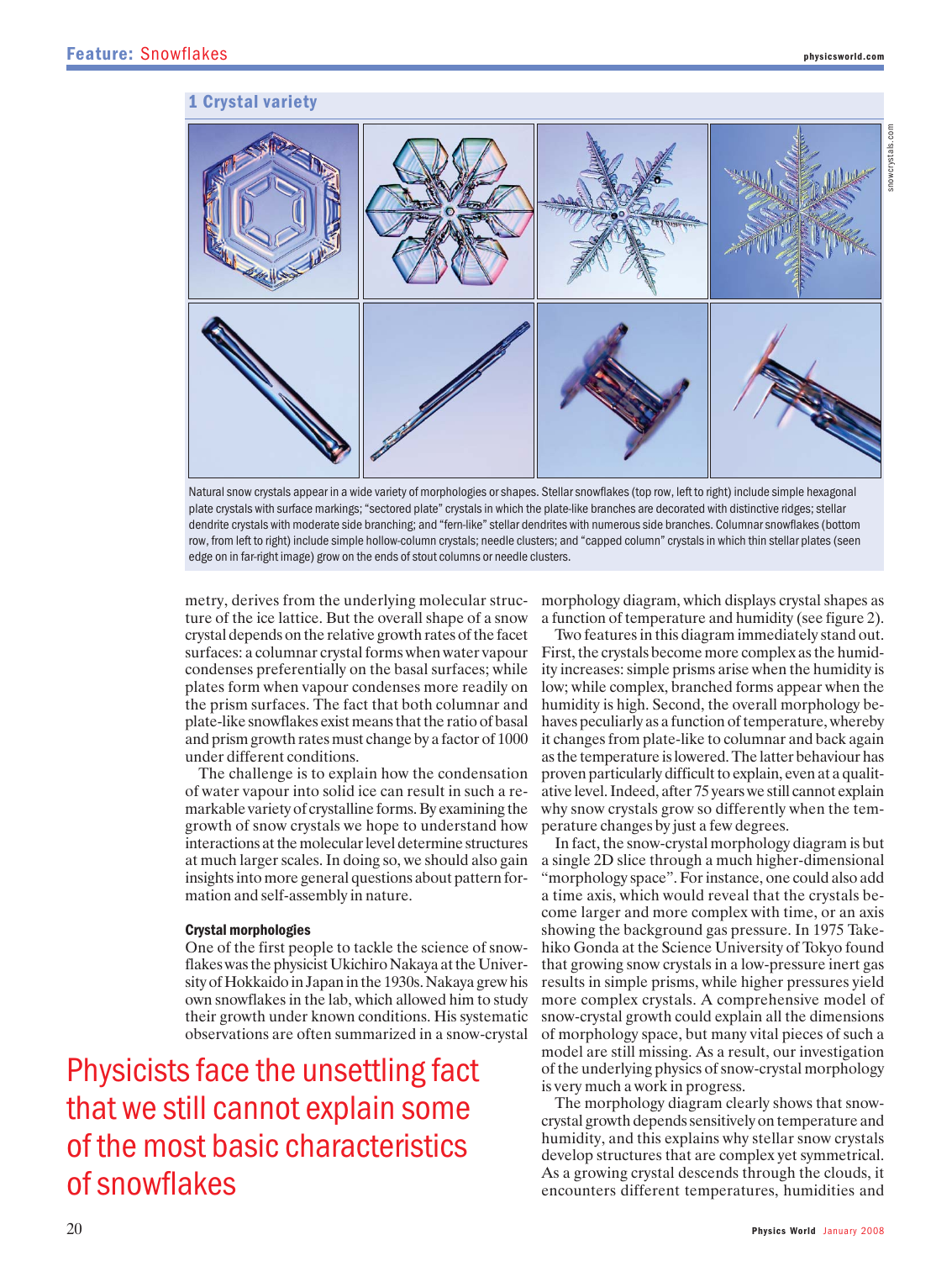other conditions that affect its growth. The particular path that a crystal follows through the turbulent atmosphere determines its final form, so no two crystals end up exactly alike. However, the six arms of a single crystal all travel together, so they all grow in synchrony. Because the growth is very sensitive to temperature and humidity, each falling crystal develops a unique and intricate structure with a recognizable symmetry.

### Diffusion-limited growth

The complexity seen in a snow crystal ultimately arises from the way water molecules are transported to it. As a crystal grows, the surrounding air becomes depleted of water vapour, which must then diffuse in from afar. Water molecules are more likely to diffuse to a protruding point on a crystal, essentially because it sticks out farther into the surrounding humid air. This causes the protrusion to grow more rapidly than other parts of the crystal, which, in turn, increases the relative size of the protrusion. This positive feedback results in a growth instability that produces complex structures spontaneously. In particular, the instability is responsible for the dendritic branching and side branching seen in stellar snow crystals.

In 1947 the Russian mathematician G P Ivantsov discovered a family of dynamically stable solutions to the diffusion equation (a differential equation that describes how the density of a material changes while undergoing diffusion) that shed considerable light on the growth of dendritic structures. The solutions correspond to needle-shaped paraboloids in 3D or simple parabolas in 2D. As diffusion transports particles that condense onto the solid surface, the needles grow longer while preserving their parabolic shapes exactly. In other words, both the radius of curvature of a needle tip and its growth velocity remain constant with time.

With snow crystals, the branch tip of a growing stellar dendrite is a rough approximation of the 2D Ivantsov solution, since the crystal is nearly flat and the tip is roughly parabolic in shape. The branched shape of the dendrite is more complex than a simple parabola, but the added complexity is a relatively small perturbation on the behaviour near the tip. Measurements show that the tip radius and growth velocity are essentially constant with time, just as the Ivantsov solutions predict.

Interestingly, ice forms nearly the same dendritic structures whether it is grown from water vapour in air or from freezing liquid water. In the latter case, the growth is mainly limited by the diffusion of latent heat generated at the solid–liquid interface. In a snow crystal, on the other hand, growth is mainly limited by the diffusion of water-vapour molecules through the surrounding air. The resulting dendritic structures are similar in both cases because both are described by the diffusion equation.

The Ivantsov needles are a family of solutions because any tip radius is mathematically allowed, and for each needle the growth velocity is inversely proportional to the radius. For a given system we therefore need additional physics beyond the diffusion equation to be able to select a single, physical solution from the Ivantsov family. This turns out to be a surprisingly subtle problem that depends on details of the molecular dynamics during solidification. Even this easily measurable mac-



### 2 Morphology dimensions

Snowflakes can be characterized by the snow-crystal morphology diagram, which shows crystal shapes as a function of the temperature (*x*-axis) and humidity (*y*-axis) in which they grow. Here the humidity axis actually refers to the supersaturation – the excess water-vapour density above a humidity of 100%. The water saturation line (blue) shows the supersaturation that would be found in a dense cloud of water droplets. The dramatic dependence of snow-crystal morphology on temperature has yet to be explained.

roscopic effect – the tip velocity of a growing dendrite – depends on complex physics at the molecular level.

Growing snow crystals in high electric fields adds an interesting twist to the Ivantsov solutions for diffusionlimited growth. By producing an isolated ice dendrite on the end of a wire, one can easily induce novel growth behaviour by applying a high voltage. As there is a negligible flow of current into the surrounding air, the ice surface quickly becomes charged. As a result, the high field gradients near the electrified dendrite tip enhance the diffusion of the polar water molecules, thus pulling molecules in and increasing the growth rate. (The growth is also affected in important ways by electrically induced changes in the equilibrium vapour pressure.)

Plugging these effects into normal dendrite theory yields a new type of growth instability whereby the tip radius becomes considerably smaller and the needle grows markedly faster above a threshold voltage. Experimentally, this can result in "electric needle" crystals with tip radii as small as 100 nm and growth velocities 10 times faster than normal dendrites.

These electrically grown ice needles provide useful pedestals for growing isolated snow crystals in the lab, thus allowing us to make controlled measurements of ice-crystal growth dynamics. Once a needle has been grown and the applied voltage removed, normal growth commences and a single plate-like or columnar crystal forms on the end of the needle (figure 3). As such, the thin ice needle supports the growing crystal while barely perturbing its development.

### Digital snowflakes

Although much work has gone into developing an analytical theory of dendrite growth based on the Ivantsov solutions, numerical modelling is necessary to repro-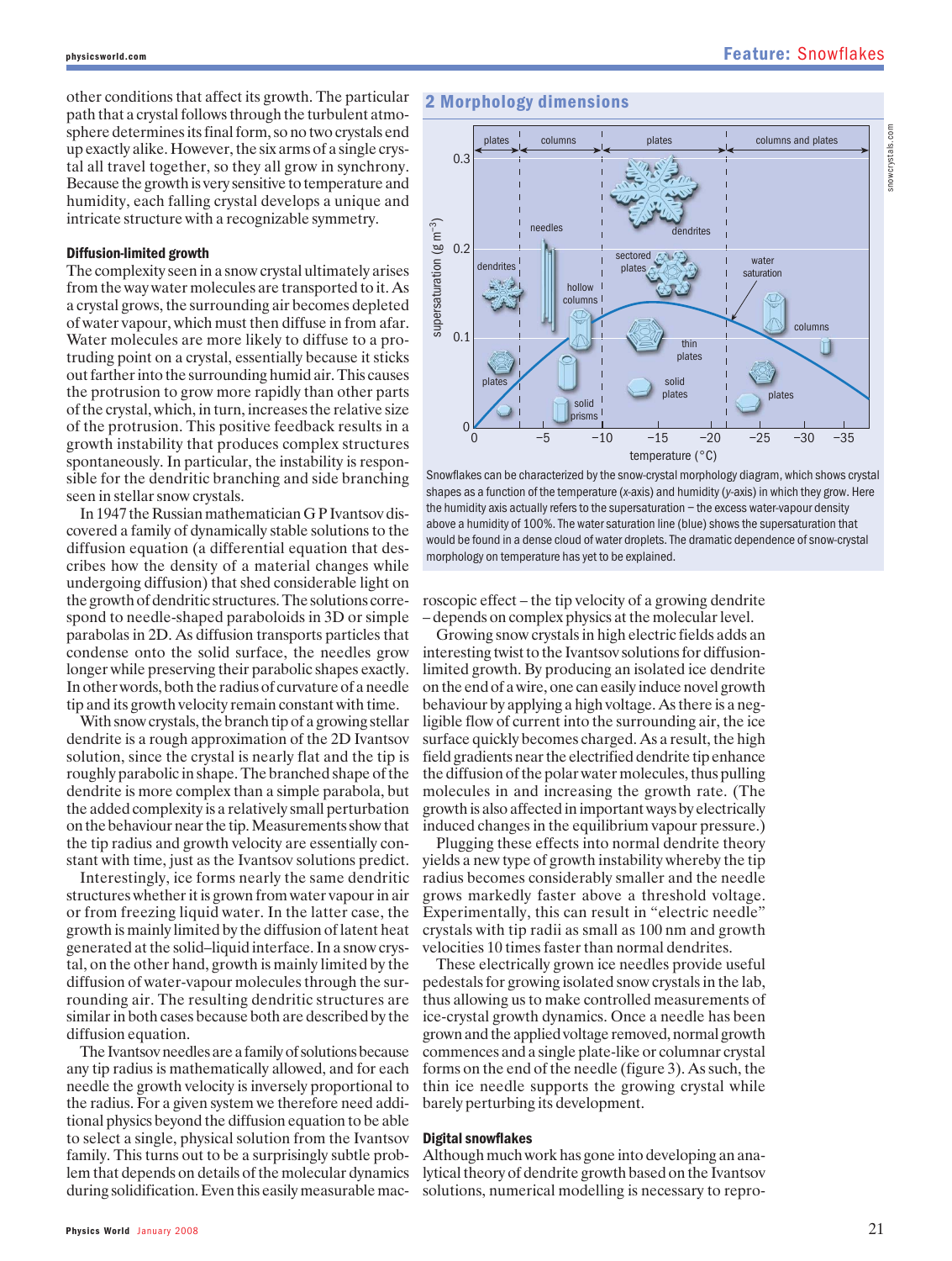## 3 Electric ice



duce the complex structures that appear in diffusionlimited growth. This approach is particularly useful when both faceting and branching are present, since the corresponding anisotropy in growth dynamics is not easily included in an analytical theory.

This problem has received considerable attention from metallurgists, since freezing a metal from its melt often produces micro- or even nano-scale dendritic structures that can profoundly affect the strength, ductility and other properties of the final material. To numerically model the solidification process, we must first solve the diffusion equation of the growing surface, then use that solution to propagate the growth, before solving the diffusion equation again with the new solid boundary, and so on. Since errors in each step propagate to all subsequent steps, the challenge is to develop robust computational techniques that include enough relevant physics to model realistic situations.

Several popular numerical approaches have been championed over the years. These include "fronttracking" techniques, which specify the solid–liquid or solid–vapour interface explicitly; "phase-field" techniques, which digitally smooth the interface; and cellular-automaton methods that replace numerical differential-equation solvers (available via commercial software) with a grid of pixels that interact with one another according to well-defined rules. The techniques have different merits, but all have yielded acceptable results for simple dendrite growth. In the

Cellular automata are proving especially powerful for solving the problem of snow-crystal growth

case of structures like snow crystals, however, the numerical problems become considerably harder, because the surface dynamics are highly anisotropic.

In 2006 mathematicians David Griffeath at the University of Wisconsin and Janko Gravner of the University of California at Davis, both in the US, showed that cellular automata are especially powerful for solving the problem of snow-crystal growth. The intrinsic anisotropy of the cellular-automata grid, on which individual cells are fixed, seems to stabilize the propagation of numerical errors, although exactly how this works is not yet known. Using this method, Griffeath and Gravner were able to generate the first simulated snow crystals that exhibit complex forms with realistic branching and faceting (figure 4). The underlying surface physics in these models is still somewhat ad hoc, but this recent work appears to provide the long-sought answer to the question of how one can simulate the growth of solids with highly anisotropic growth dynamics.

### Subtleties of the surface

The biggest hurdle preventing researchers from constructing a comprehensive model of snow-crystal formation is knowing with certainty the rate at which water molecules condense at the ice surface. This question is vital because the varying growth rates of the basal and prism surfaces are what ultimately determine the temperature dependence seen in the morphology diagram. Unfortunately, so far no-one has been able to measure these growth rates with sufficient accuracy, nor do we have a model of the ice surface that allows us to calculate condensation rates.

Once again, the detailed molecular dynamics of ice make it difficult to observe and model ice surfaces. At temperatures near the freezing point, for example, water molecules in the air bombard the surface at such